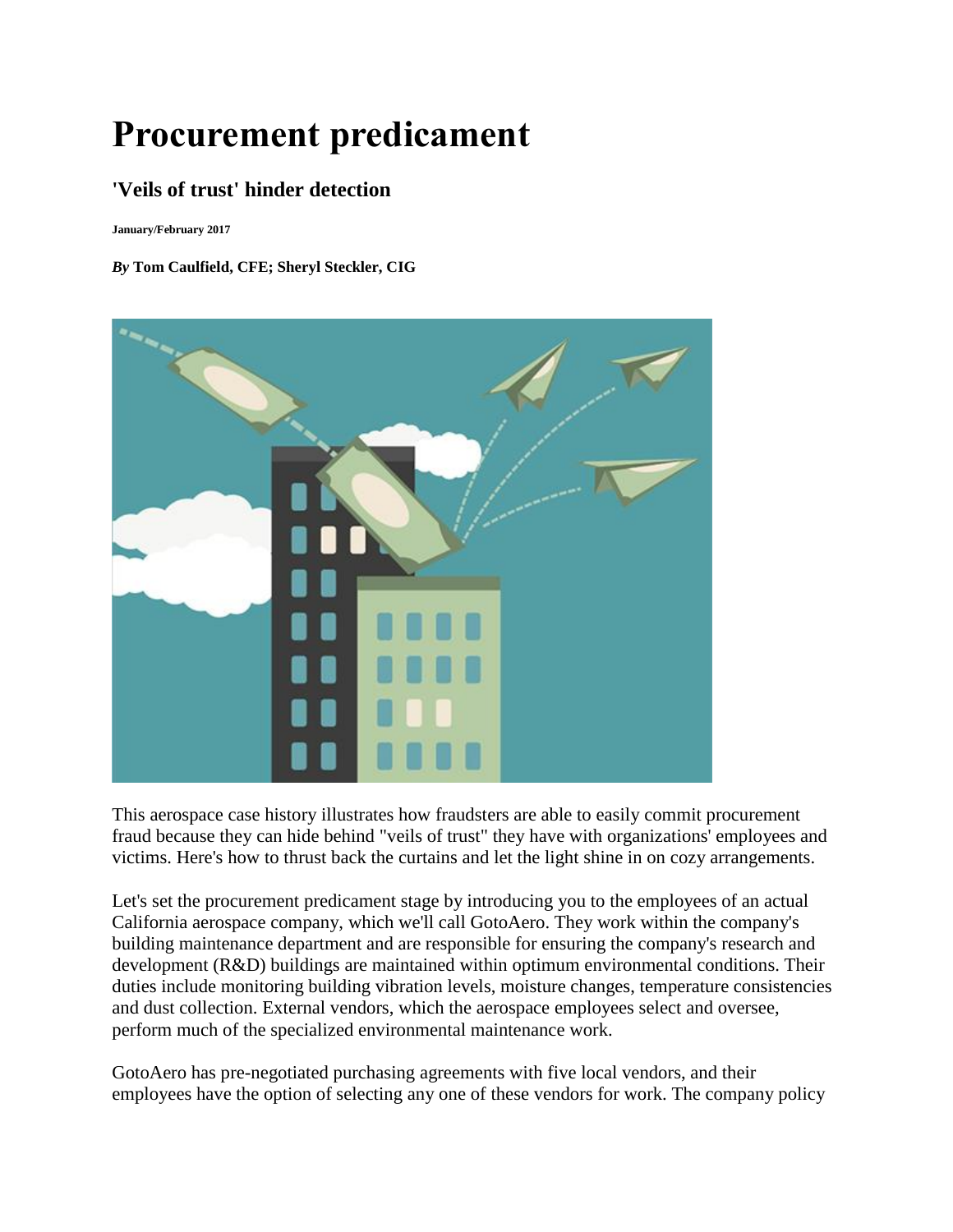requires no less than three quotes (no matter the need) from the five vendors, and the aerospace employees are required to select the lowest bidder. The GotoAero policy also allows its employees to make these selections as long as the individual work orders don't exceed the established \$35,000 threshold.

For the first year, GotoAero's employees followed the documented process of selecting the lowest bidder from no less than three authorized vendors. However, one by one they began accepting low-dollar gifts such as college basketball tickets and electronic gadgets in exchange for placing work orders solely through one of the five approved vendors, which we'll name BuildNow Pro Construction just for this article. Within six months, one greedy employee formulated a fraud scheme with the vice president of BuildNow to unnecessarily increase BuildNow's cost as much as \$20,000 on multiple work orders in exchange for more expensive gifts, which had become (what we call) bribes.

The fraud scheme was working so well that the greedy employee and BuildNow's vice president (with consent of BuildNow's owner) put together a more structured arrangement. The pair devised a scheme in which the employee would receive a cash payment equal to 5 percent of the total amount of any work order the employee placed with BuildNow, and in return BuildNow would inflate its cost an additional 9 percent over what it originally had negotiated with GotoAero — 5 percent for the employee and 4 percent for BuildNow.

The scheme went forward, and within two weeks the employee placed eight separate work orders totaling more than \$280,000. In exchange for placing these orders, BuildNow paid the employee \$12,800. However, the employee complained that BuildNow owed him \$14,000 based upon the agreed rate of 5 percent. The upset employee still continued the arrangement because something was better than nothing. The point to remember is that fraudsters often will cheat each other. (Variation of the platitude, "No honor among thieves.")

Several other GotoAero employees — not to be outdone — also kicked up their requests for more bribes. A government forensic auditor later determined during a criminal investigation that the vendor paid approximately \$400,000 in bribes, and in return the GotoAero employees allowed the vendor to inflate federal government contracts by \$3.2 million.

Unbeknown to the GotoAero employees, the buildings they were maintaining were exclusively supporting federal government R&D contracts. Therefore, GotoAero passed all costs related to maintaining the buildings to the U.S. government as indirect costs. The employees also didn't realize that because the company passed the costs to the federal government any allegation of fraud related to the building's cost would be within the jurisdiction of federal law enforcement.

## **Tip off and outcome**

As part of the government's conditions for employment to work inside GotoAero R&D buildings, the government required each employee to maintain a security clearance. During a periodic update of one employee's clearance, the government background investigator noted in his report that "a vendor that the employee works with at his aerospace job had remodeled the employee's entire kitchen at no cost."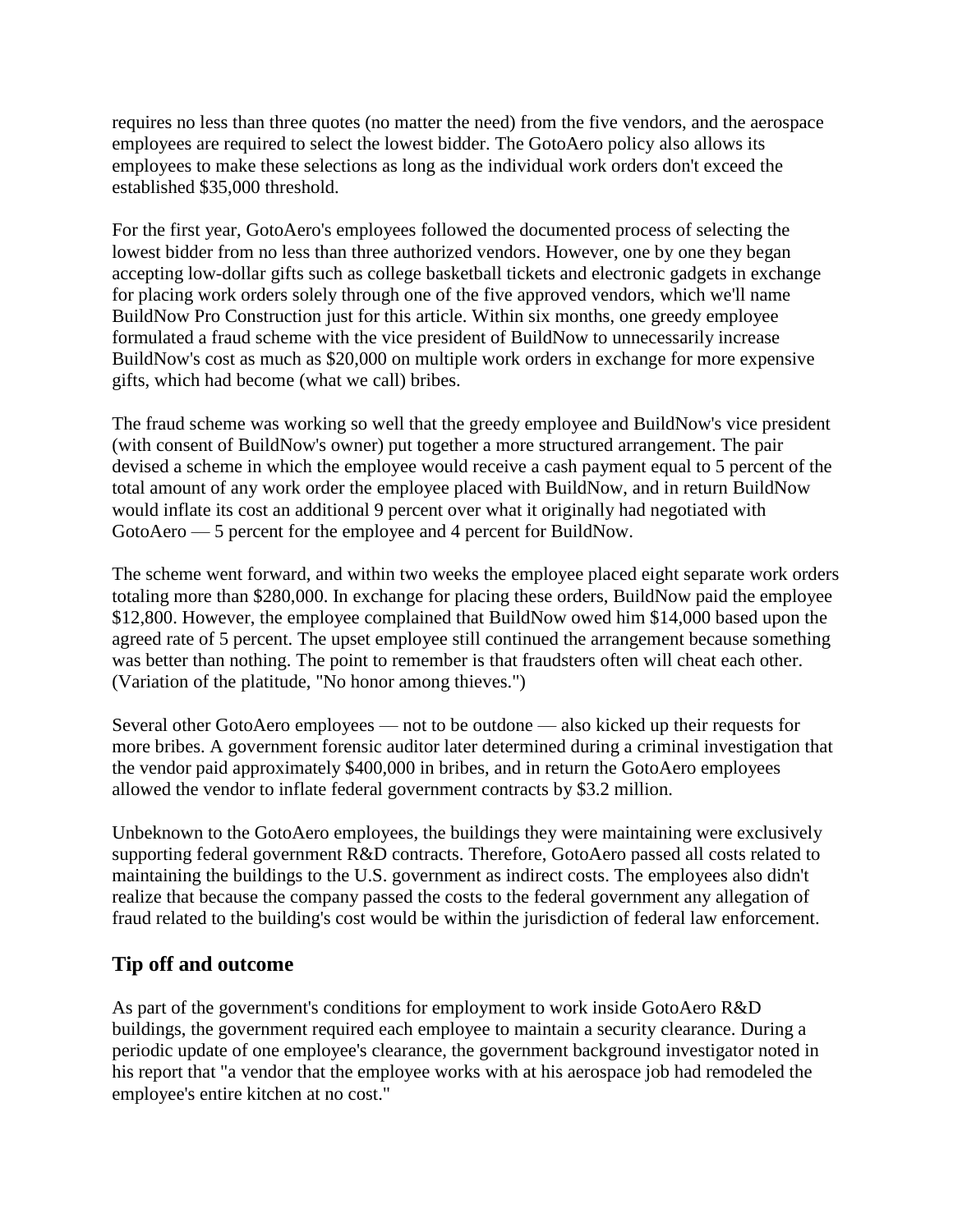The background investigator shared his report with the Office of the Inspector General (OIG) of the National Reconnaissance Office (NRO) and the FBI. The OIG's and FBI's joint investigation revealed sufficient evidence to support multiple criminal convictions of acceptance of gratuities, bribes, kickbacks and false claims.

After a nearly two-year investigation, BuildNow Construction's owner, his vice president and seven GotoAero employees were convicted. The courts sentenced BuildNow's owner to 13 months confinement in a federal facility and a \$1.3 million fine. BuildNow's vice president and GotoAero employees were fined a total of \$800,000. One GotoAero employee was sentenced to six months federal confinement, and others received supervised probations. GotoAero fired all the employees and, of course, the government yanked its security clearances.

The investigation didn't end with just criminal convictions. The U.S. Department of Justice (DOJ) charged GotoAero, under the Civil False Claims Act, with failing to ensure sufficient oversight on payments to the federal government. The company pleaded guilty and agreed to a \$2.2 million fine. Independent of the DOJ actions, GotoAero also agreed to submit to OIG investigative oversight of any new allegations of fraud against their employees working on federal contracts.

## **Hiding behind 'veils of trust'**

Undeniably, the universal and most significant threats to achieving or maintaining honest, fair, impartial and legal contracting comes from the 40 plus traditional schemes of procurement fraud and the multitude of ways fraudsters can perform them.

As in our aerospace company case, fraudsters can perpetrate these schemes because they're viewed as "trusted" employees, managers or vendors who are deeply familiar with their companies' procurement processes and can easily manipulate them. Also, these "trusted agents" pull off most of these schemes behind "veils of trust" they have with organizations' victims. The trusted-agent status highlights the peculiar dichotomy of procurement fraud: These crimes can't succeed without trust but neither can organizations' everyday business.

The federal investigation found that GotoAero trusted its employees to follow its internal policy on receiving gifts. The investigation also determined the audit department had trusted the company employees to follow internal policy, which therefore guided the company's decision to not audit the maintenance department. The audit department's failure to audit was a major contributor to the DOJ's decision to charge GotoAero under the Civil False Claims Act.

Experience has shown us that a fraudsters' success is driven by their motivations, abilities to influence decision points within procurements and the effectiveness of entities' procurement integrity controls. (Procurement integrity controls are the processes, procedures and management systems designed to provide reasonable assurance regarding the prevention, detection, prompt reporting and response capability to procurement fraud and abuse.) Stronger procurement integrity controls equal better protection against fraud schemes.

## **Procurement fraud undermines public confidence**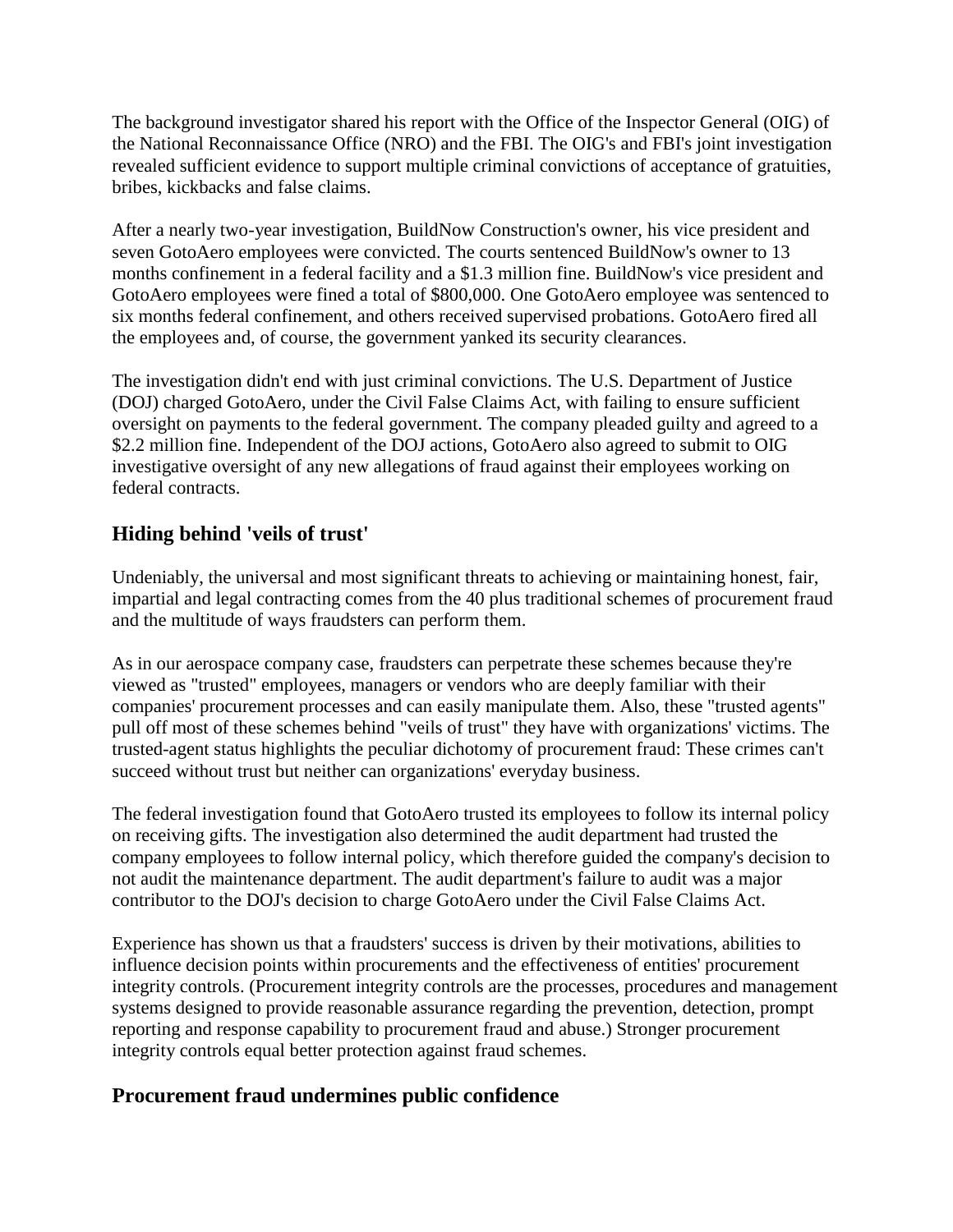Procurement fraud — often driven by technology — has become increasingly more elaborate over the last decade and saddles the public and private sectors with higher costs to balance sheets and reputations. Fraudsters can now use high-end imaging capabilities to easily create authenticlooking invoices or work orders.

Most distressingly, procurement fraud undermines public confidence in organizational structures and their management. The U.S. federal government in 2014 alone spent more than \$447 billion of tax dollars in federal contracts. (See the [Annual Review of Government Contracting, 2015](http://tinyurl.com/pjlrjdd)  [edition,](http://tinyurl.com/pjlrjdd) National Contract Management Association and Bloomberg Government.)

According to the 2016 *ACFE Report to the Nations on Occupational Fraud and Abuse*, the median loss for a single fraud in the U.S. and globally was \$150,000 with 23.2 percent of the cases causing losses of \$1 million or more. (See [ACFE.com/RTTN,](http://acfe.com/RTTN) or page 4 of the report.)

If those losses don't catch your attention, then you can calculate the additional revenue an organization would need to generate to recover the stolen funds from a procurement fraud case. Let's say your organization finds a \$150,000 fraud. If you had a 10 percent profit margin over the company's operating cost, you'd have to generate \$1.5 million in new revenue to make up the difference.

In the aerospace case, the company would've had to generate an additional \$22 million in revenue to offset the \$2.2 million fine because they failed to have effective procurement integrity controls. And we're not even including the money the company had to spend to hire and train new employees plus the impact to the company's reputation as the employees' convictions made the local news.

#### **True scope is elusive**

One of the key challenges in developing a strategy to combat procurement fraud is obtaining reliable and granular information on how fraudsters deploy each scheme. Yes, we might understand the textbook description of each scheme, but because procurement fraud is an action of deception, the true scope of these schemes is normally elusive. Compounding the problem is that investigative data is rarely consolidated for comparison and analysis due to its minutia and its complexity. However, one source of reliable information comes from the efforts of the former National Procurement Fraud Task Force (NPFTF).

The U.S. Department of Justice Criminal Division began the task force (of which one of this article's authors, Tom Caulfield, was a member) in 2006. In November 2010, NPFTF became part of the Financial Fraud Enforcement Task Force — an interagency task force established to wage an aggressive, coordinated and proactive effort to investigate and prosecute financial crimes.

The NPFTF created a partnership with the U.S. attorneys' offices, the DOJ's Civil Division and more than 20 federal agencies including the FBI, the NRO OIG, the Defense Criminal Investigative Service and the Department of Homeland Security. The task force gathered case data on schemes, industries, perpetrators and damages. An analysis by PricewaterhouseCoppers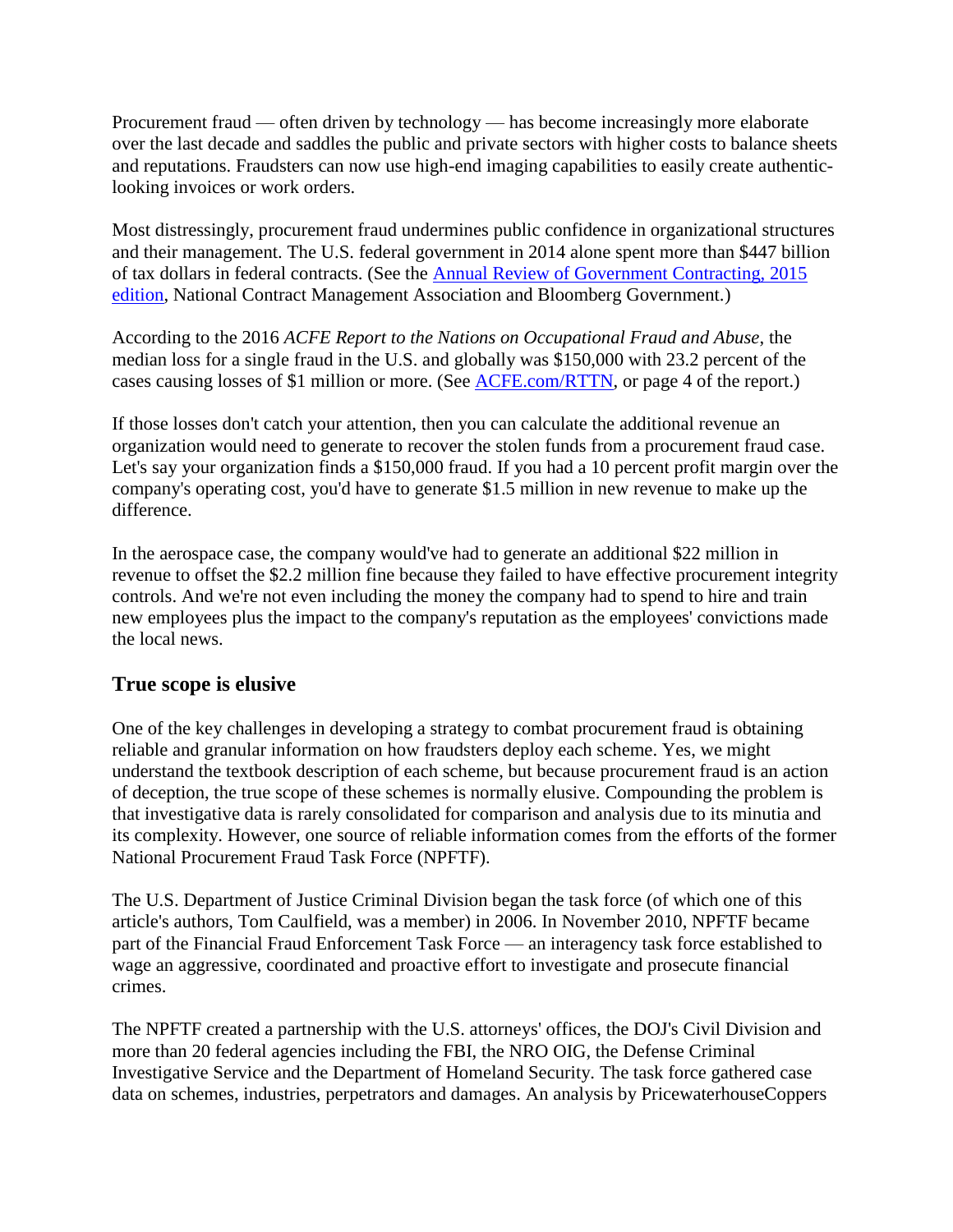(PWC) of NPFTF's efforts reflected the majority of task force prosecutions from 2006 through 2010 involved: bribery (27.3 percent), bid rigging (20.8 percent), embezzlement (21.1 percent), false claims (16.3 percent), money laundering (7.1 percent) and others (7.4 percent). (See Figure 1 below and [Cracking down: The facts about risks in the procurement cycle,](http://tinyurl.com/nt4wxx3) PricewaterhouseCoopers.)



*Figure 1: From [Cracking down: The facts about risks in the procurement cycle,](http://tinyurl.com/nt4wxx3) PricewaterhouseCoopers.*

The task force prosecuted these types of defendants: vendor companies (35.3 percent), vendor employees (20.2 percent), private companies (4.5 percent), private individuals (8.1 percent), and public servants (31.9 percent). (See Figure 2 below.)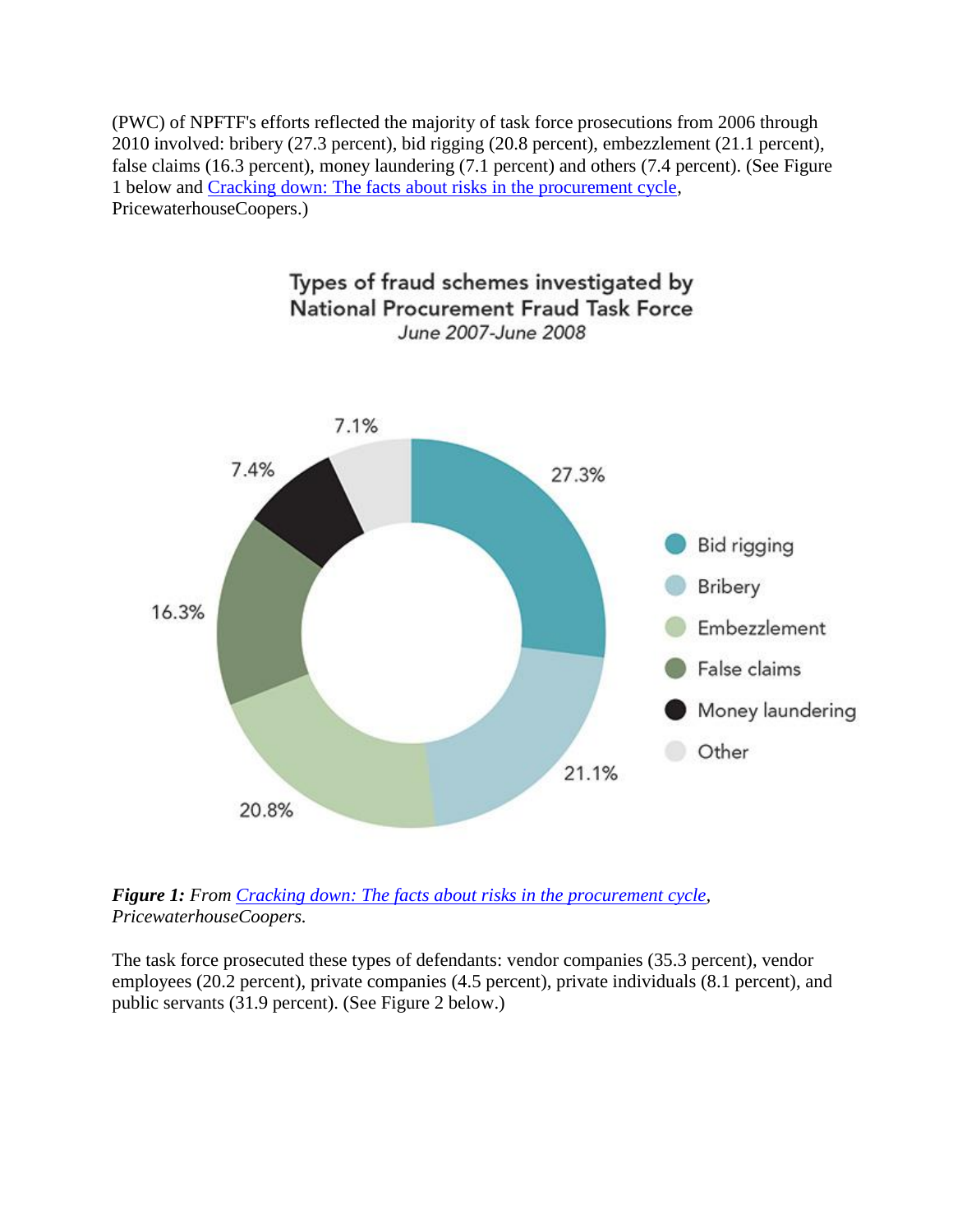



PWC also reported in "Cracking down" that the following views toward procurement risk are, in fact, misperceptions:

- Procurement risk in the U.S. mainly affects defense contractors.
- Procurement risk is a peripheral issue for corporations with codes of ethics and ethics hotlines.
- Compliance with the internal controls provisions of the U.S. Sarbanes-Oxley Act eliminates procurement risk.
- Procurement risk and corruption are limited to the developing world.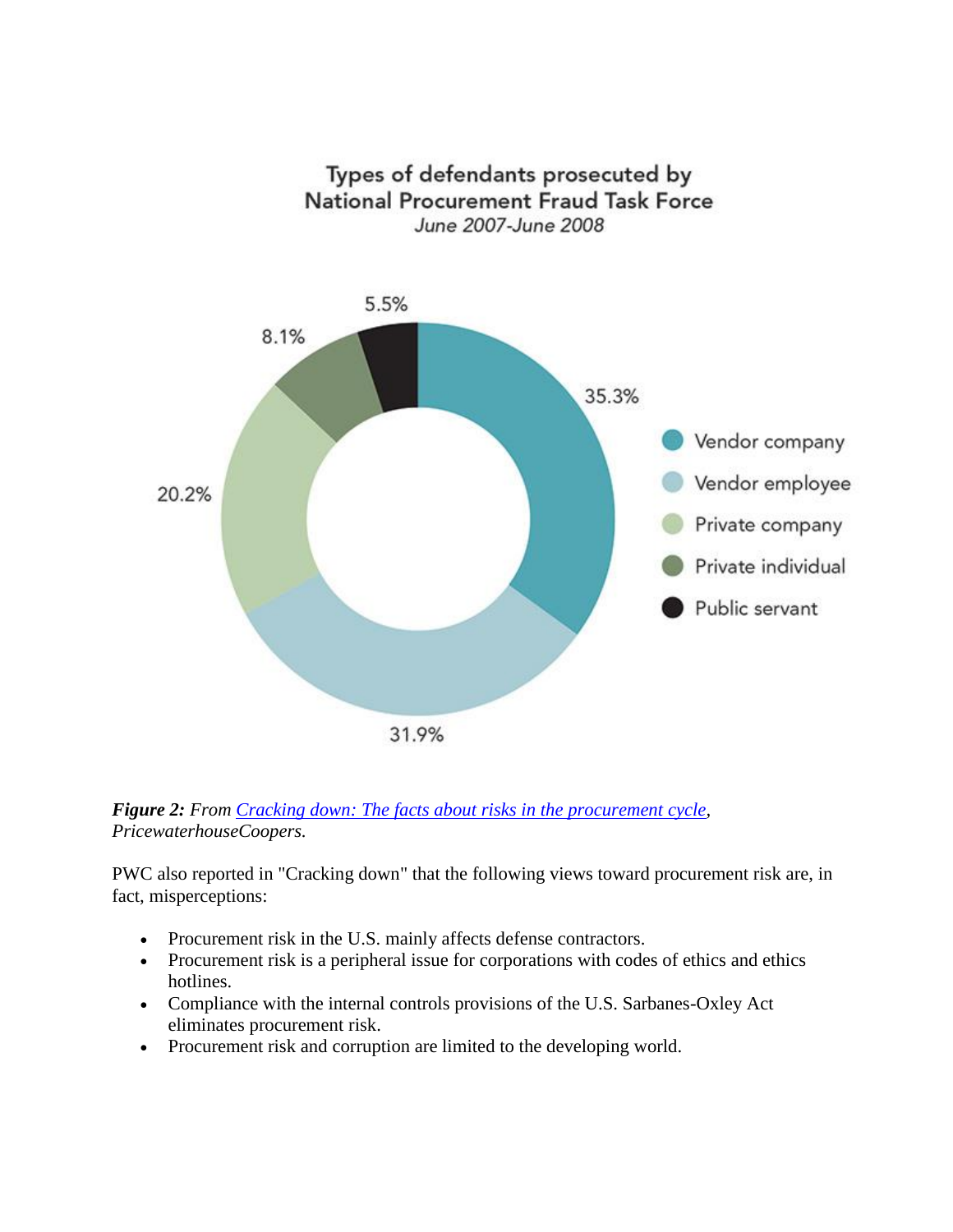Experience has shown the authors that the search for procurement fraud can be difficult because it first appears to just be on the surface and generally leaves only faint clues and fraud indicators. Employees often dismiss valid fraud indicators as administrative oversights in documentation, or they don't place validity in what they think they overheard. For these reasons, annual training on procurement fraud indicators and what and how to report any concerns are an important part to prevent fraudulent activities.

Also, many program- and division-level managers view any hint of fraud in their sections as either negatively impacting their careers or future funding. Therefore, they continuously minimize any suggestion that fraud might exist. We're not suggesting these managers are deliberately covering up fraud; they're simply rationalizing away what they're observing. Recall the old Edmund Burke quote, "The only thing necessary for the triumph of evil is for good men to do nothing." Or, in our scenario, "The only thing necessary for the triumph of procurement fraud is for good people to report nothing."

Unlike financial statement and accounting fraud, procurement fraud seems to be slightly less likely to be driven by senior management, and it's more likely to be found in companies that are more geographically remote. Organizations are most vulnerable when their divisions, operations and processes are decentralized and lack consistent and ongoing communication of the ethical "tone at the top."

#### **Subtle procurement fraud**

Back to our case — early in the investigation, GotoAero was subpoenaed to provide an Excel spreadsheet of all vendor activity in a five-year period designated by the DOJ for the five preapproved vendors. Within one hour of reviewing the spreadsheet, the investigators identified that nine (41 percent) of the 22 maintenance department employees had selected only the vendor involved in the fraud. (As we wrote earlier, seven were convicted; two retired three years prior to the investigation and subsequently weren't included in the investigation, and one had died before the investigation commenced.)

The DOJ used the ease of this investigative search to demonstrate and eventually convince the company to settle out of court and pay the \$2.2 million fine. A review of the subpoenaed records also showed that most likely the employees began committing this fraud before the five-year evidentiary collection period.

Unlike crimes against persons and property that are apparent (assault, murder, vandalism, etc.), procurement fraud schemes are much more subtle. Also, during most crimes against a person or property, the criminal act is clearly understood from the beginning, and the major investigative question is to identify the person who committed the crime. However, in procurement fraud, often the fraud examiner knows the alleged fraudster; the investigative question is whether the fraudster's actions' violate any laws.

It's important to note that often the fraud indicators that precipitated the initiation of a procurement fraud examination lead to totally different fraud schemes. For example, split work orders could be an indicator of a program manager circumventing higher-level review within the